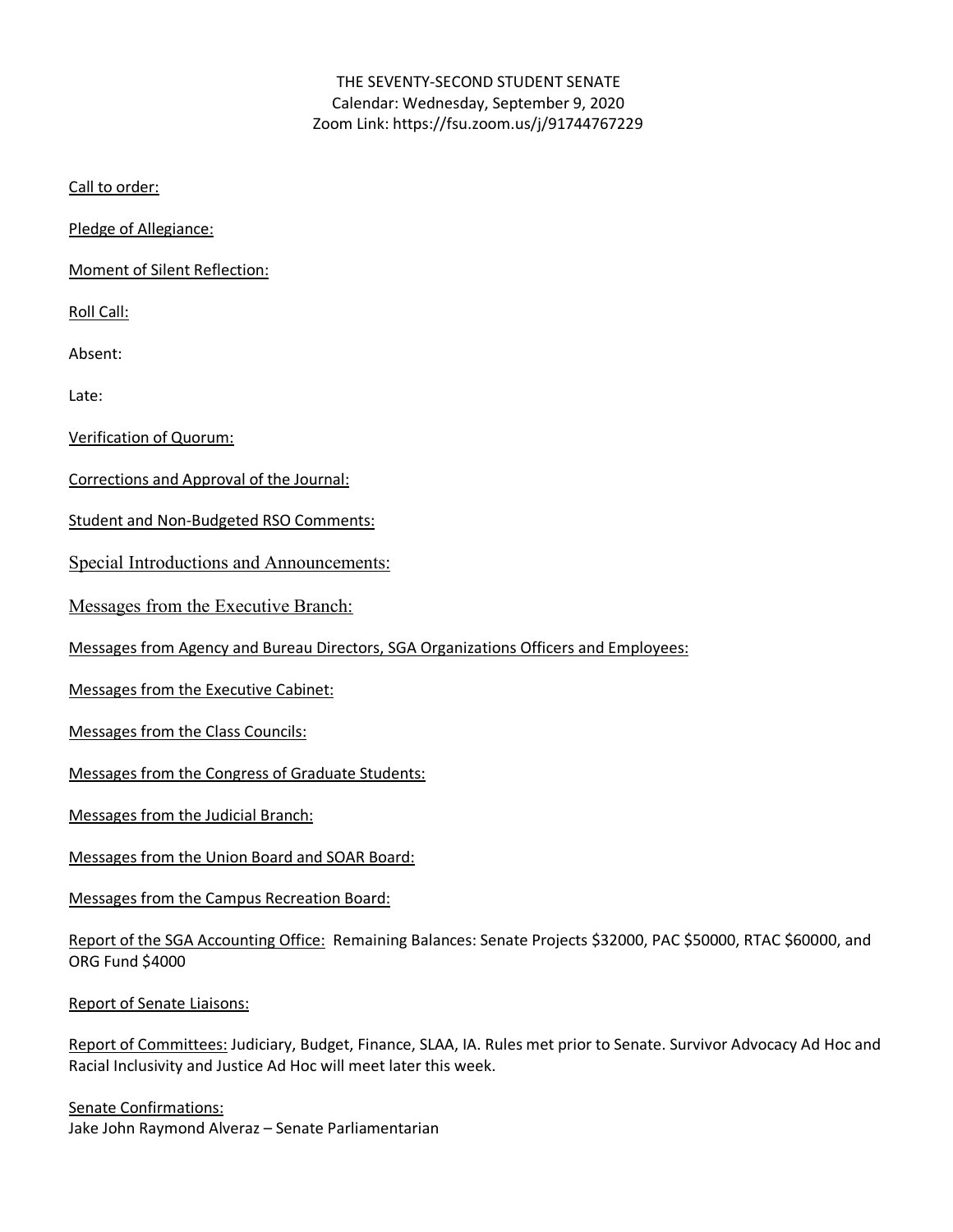Alex Haley-VSU Assistant Director Tristian Gilbert: VSU Chief Financial Officer Julie Ducey: Chief Justice Blake Mathesie: Associate Justice Russel Monilla: Associate Justice Jorge Alfonso: Associate Justice

# Consent Calendar: PAC and RTAC did not meet this week

#### Bills First Reading:

| <b>Bill 39</b> | Sponsored by Senator Sojos and Leckie (P))<br>Amending Student Body Statutes Chapter 807.6K regarding funding board budgets in the fall.<br>REFERRED TO FINANCE THEN JUDICIARY, 2.19., TABLED IN FINANCE, 2.25, 3.10, 3.31, 4.14,<br>6.2, 6.16, 7.7.                           |
|----------------|--------------------------------------------------------------------------------------------------------------------------------------------------------------------------------------------------------------------------------------------------------------------------------|
| <b>Bill 57</b> | Sponsored Sojos and Adamyk (P)<br>Amending Student Body Statutes 807.6 clarifying advertising regarding RSOs. REFERRED TO<br>FINANCE THEN JUDICIARY, 3.4., TABLED IN FINANCE, 3.10, 3.31, 4.14, 6.2, 6.16, 7.7.                                                                |
| <b>Bill 58</b> | Sponsored by Senator Sojos (P)<br>Amending Student Body Statutes 807.6G clarifying funding to organizations. REFERRED TO<br>FINANCE THEN JUDICIARY, 3.4., TABLED IN FINANCE, 3.10, 3.31, 4.14, 6.2, 6.16, 7.7.                                                                 |
| <b>Bill 68</b> | Sponsored by Senator Sojos (P)<br>Amending Student Body Statutes Chapter 807.6 regarding RTAC. REFERRED TO FINANCE,<br>THEN JUDICIARY, 3.11. PASSED IN JUDICIARY OUT OF SEQUENCE, 4.6. TABLED IN FINANCE,<br>7.7                                                               |
| <b>Bill 75</b> | Sponsored by Senator Sojos (P)<br>Amending Student Body Statutes Chapter 807.6G regarding travel funding limits. REFERRED<br>TO FINANCE THEN JUDICIARY, 4.1, TABLED IN FINANCE, 7.7.                                                                                           |
| Bill 87        | Sponsored by Senator Ryan (P)<br>Amending Student Body Statutes Chapter 802.4 with regards to Public Advertisement of<br>events. REFERRED TO FINANCE, THEN JUDICIARY, 7.1. TABLED IN FINANCE, 7.7.                                                                             |
| Bill 92        | Sponsored by Senator J. Alvarez, Chabot (P) and Murcia (Co)<br>Amending Student Body Statutes Chapter 304.3 with regards to the candidate screening<br>process. REFERRED TO JUDICIARY, IA, THEN RULES, 7.1., PASSED AND AMENDED IN<br>JUDICIARY 7.13., TABLED IN IA, 7.14, 9.8 |
| Bill 98        | Sponsored by Senator Dean (P)<br>Amending Student Body Statutes Chapter 413.3 regarding renaming of the Student Senate<br>Excellence Award to the Danielle Acosta Student Senate Award for Excellence. REFFERRED<br>TO JUDICIARY THEN RULES, 9.2.                              |
| Bill 99        | Sponsored by Dean (P)                                                                                                                                                                                                                                                          |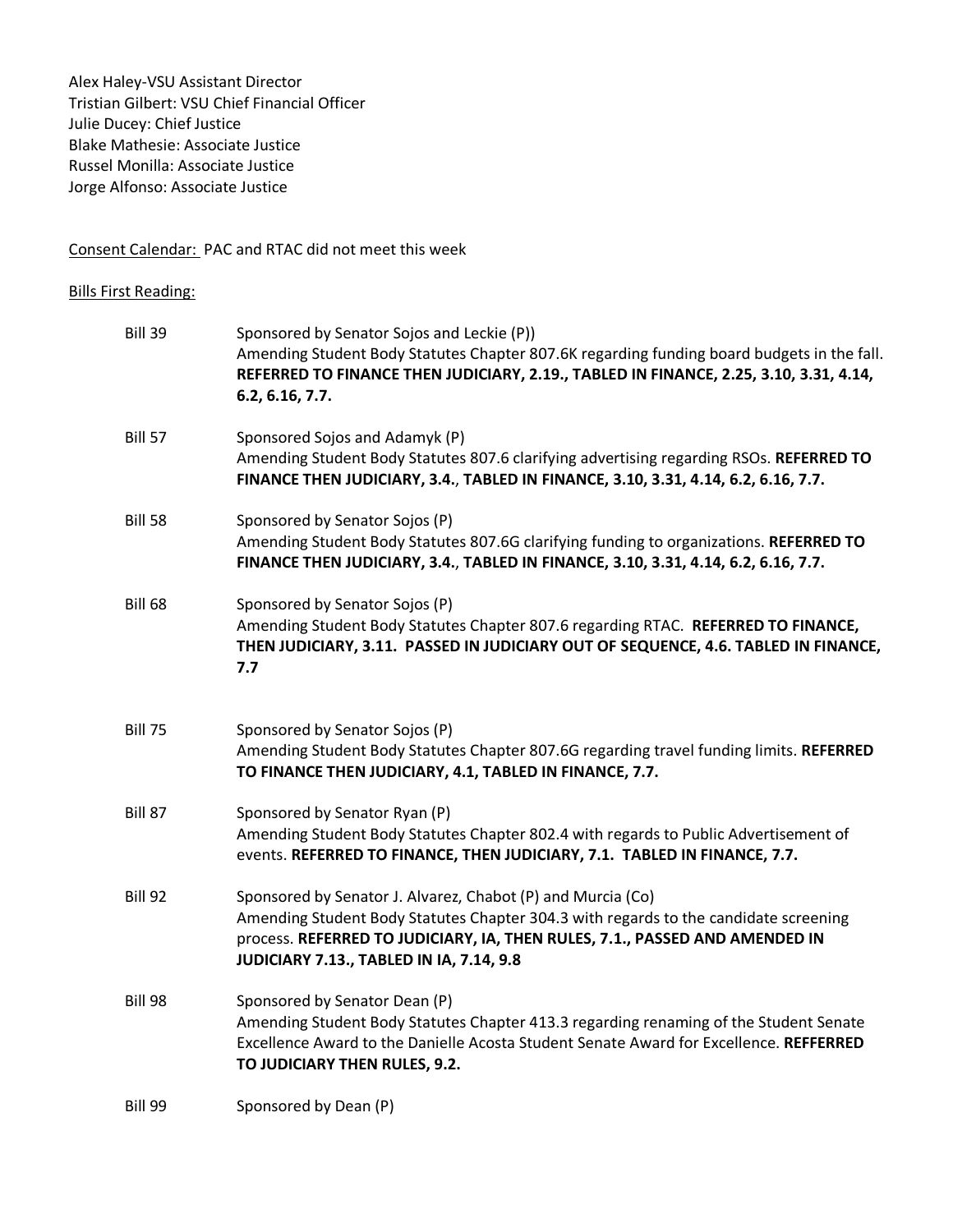Allocation of the money (\$15,000) designated to SAP (Academic Programs) in the 2020-2021 Budget.

Bill 100 Sponsored by Martin (P) Provide Funds (\$2500) to Peace Jam Southeast for their affiliate dues

## Bills Second Reading:

| <b>Bill 72</b> | Sponsored by Senator Primozic (P)<br>Amending Student Body Statutes Chapter 303.2 regarding TLI Leadership. REFERRED TO IA<br>THEN JUDICIARY, 3.11., PASSED IA, 4.14. PASSED IN JUDICIARY 9.8                                                                                                                       |
|----------------|---------------------------------------------------------------------------------------------------------------------------------------------------------------------------------------------------------------------------------------------------------------------------------------------------------------------|
| <b>Bill 79</b> | Sponsored by Senator England (P)<br>Amending Student Body Statutes Chapter 300.2. REFERRED TO JUDICIARY, 4.15. PASSED IN<br>JUDICIARY, 6.1.                                                                                                                                                                         |
| <b>Bill 80</b> | Sponsored by Senator England (P)<br>Amending Student Body Statutes Chapter 300.4 REFERRED TO JUDICIARY, 4.15. PASSED<br>THEN TABLED IN JUDICIARY, 6.1. AMENDED AND PASSED IN JUDICIARY, 6.15.                                                                                                                       |
| <b>Bill 81</b> | Sponsored by Senator England(P)<br>Amending Student Body Statutes Chapter 300.5.<br>Lavender moved to put a bill on first reading, seconded by Leckie, no objections, 4.15.<br>REFERRED TO JUDICIARY, 4.15. PASSED THEN TABLED IN JUDICIARY, 6.1. AMENDED AND<br>PASSED IN JUDICIARY, 6.15.                         |
| Bill 82        | Sponsored by Senator England(P)<br>Amending Student Body Statutes Chapters 300-302.<br>Lavender moved to put a bill on first reading, seconded by Leckie, no objections, 4.15.<br>REFERRED TO JUDICIARY, 4.15. PASSED THEN TABLED IN JUDICIARY, 6.1. PASSED AS<br>AMENDED IN JUDICIARY, 6.23.                       |
| <b>Bill 84</b> | Sponsored by Senator Leckie (P)<br>Amending Student Body Statutes Chapter 509 with regards to appointing General Counsel.<br>REFERRED TO JUDICIARY, 5.20. TABLED IN JUDICIARY, 6.1., PASSED IN JUDICIARY, 6.15.                                                                                                     |
| <b>Bill 85</b> | Sponsored by Senator Leckie (P), Adamyk, Porter, Murcia, Waters, Kilinc, Martin (Co)<br>Amending Student Body Statutes Chapter 300 with regards to the Attorney General.<br>REFERRED TO JUDICIARY, 5.20. TABLED IN JUDICIARY, 6.1. PASSED AS AMENDED IN<br>JUDICIARY, 6.23.                                         |
| <b>Bill 86</b> | Sponsored by Senator Dodson (P), Stinson, and Adams (Co)<br>Amending Student Body Statutes Chapter 100.5 to add Deputy Treasurer and members of<br>the Executive Office to the list of major positions. REFERRED TO JUDICIARY, THEN IA, 7.1<br>AMENDED AND PASSED IN JUDICIARY, 7.7., AMENDED AND PASSED IN IA 7.14 |
| Bill 89        | Sponsored by Senator Murcia (P)<br>Amending Student Body Statutes Chapter 401.3 regarding omnibus bills. REFERRED TO<br>JUDICIARY, 7.1, AMENDED AND PASSED IN JUDICIARY, 7.7.                                                                                                                                       |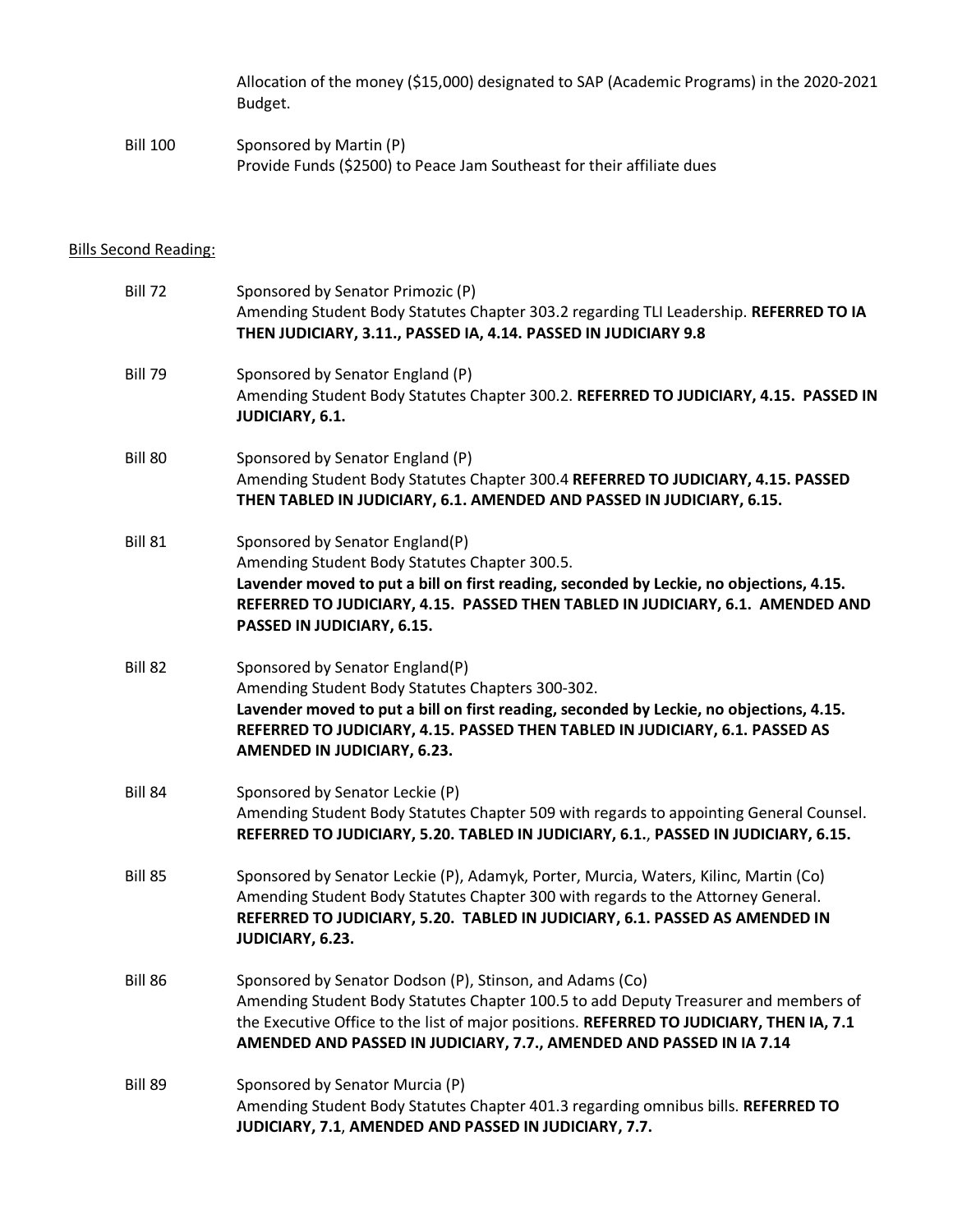| Bill 90        | Sponsored by Senator Murcia (P) and Chabot (Co)<br>Amending Student Body Statutes Chapter 404 regarding Senate terms and applications.<br>REFERRED TO JUDICIARY, THEN RULES, 7.1, AMENDED AND PASSED IN JUDICIARY, 7.7.,<br>PASSED IN RULES, 7.15                                                      |
|----------------|--------------------------------------------------------------------------------------------------------------------------------------------------------------------------------------------------------------------------------------------------------------------------------------------------------|
| <b>Bill 91</b> | Sponsored by Senator Mougey (P) and Adamyk (Co)<br>Amending Student Body Statutes Chapter 807 with regards to updating "SOAR Board" to<br>"Engagement Ambassadors." REFERRED TO FINANCE, THEN JUDICIARY, 7.1., PASSED IN<br>FINANCE, 7.7., PASSED IN JUDICIARY, 7.13. PASSED ON THE SENATE FLOOR 7.15. |
| Bill 94        | Sponsored by Senators J. Alvarez & Murcia (P)<br>Amending Student Body Statutes Chapter 307.3 regarding forwarding letters. REFERRED TO<br>IA, JUDICIARY, THEN RULES, 7.1. AMENDED AND PASSED IN IA, 7.7., PASSED IN JUDICIARY<br>7.13, PASSED IN RULES, 7.15                                          |
| Bill 95        | Sponsored by Senator J. Alvarez (P)<br>Amending Student Body Statutes Chapter 203.6 regarding publishing of minutes for all<br>meetings. REFERRED TO SLAA, JUDICIARY, THEN RULES, 7.1, TABLED IN SLAA, 7.7.<br>AMENDED AND PASSED IN SLAA, 7.10, PASSED IN RULES 7.15                                  |
| <b>Bill 96</b> | Sponsored by Senators J. Alvarez & Leckie (P)<br>Amending Student Body Statutes Chapter 400.5 regarding abstentions. REFERRED TO<br>JUDICIARY, THEN RULES, 7.1, PASSED IN JUDICIARY, 7.13., PASSED IN RULES, 7.15                                                                                      |

## Constitutional Amendments:

| Amendment 2 | Sponsored by Senator Murcia (P) and Chabot (Co)<br>Amending Student Body Constitution with regards to the number of Student Senators.<br>REFERRED TO JUDICIARY, SLAA, THEN RULES, 7.1<br>AMENDED AND PASSED IN JUDICIARY, 7.7., PASSED IN SLAA 7.10      |
|-------------|----------------------------------------------------------------------------------------------------------------------------------------------------------------------------------------------------------------------------------------------------------|
| Amendment 3 | Sponsored by Senator Murcia (P)<br>Amending the Student Body Constitution to limit the number of students needed for a<br>petition of recall. REFERRED TO JUDICIARY, SLAA, THEN RULES, 7.1<br>AMENDED AND PASSED IN JUDICIARY, 7.7., PASSED IN SLAA 7.10 |
| Amendment 5 | Sponsored by Senator J. Alvarez (P)<br>To make the Student Body President and Vice President run separately.                                                                                                                                             |
| Amendment 6 | Sponsored by Senator J. Alvarez (P)<br>Editing the Student Body Constitution with regards to the Student Body Treasurer                                                                                                                                  |

#### Resolutions: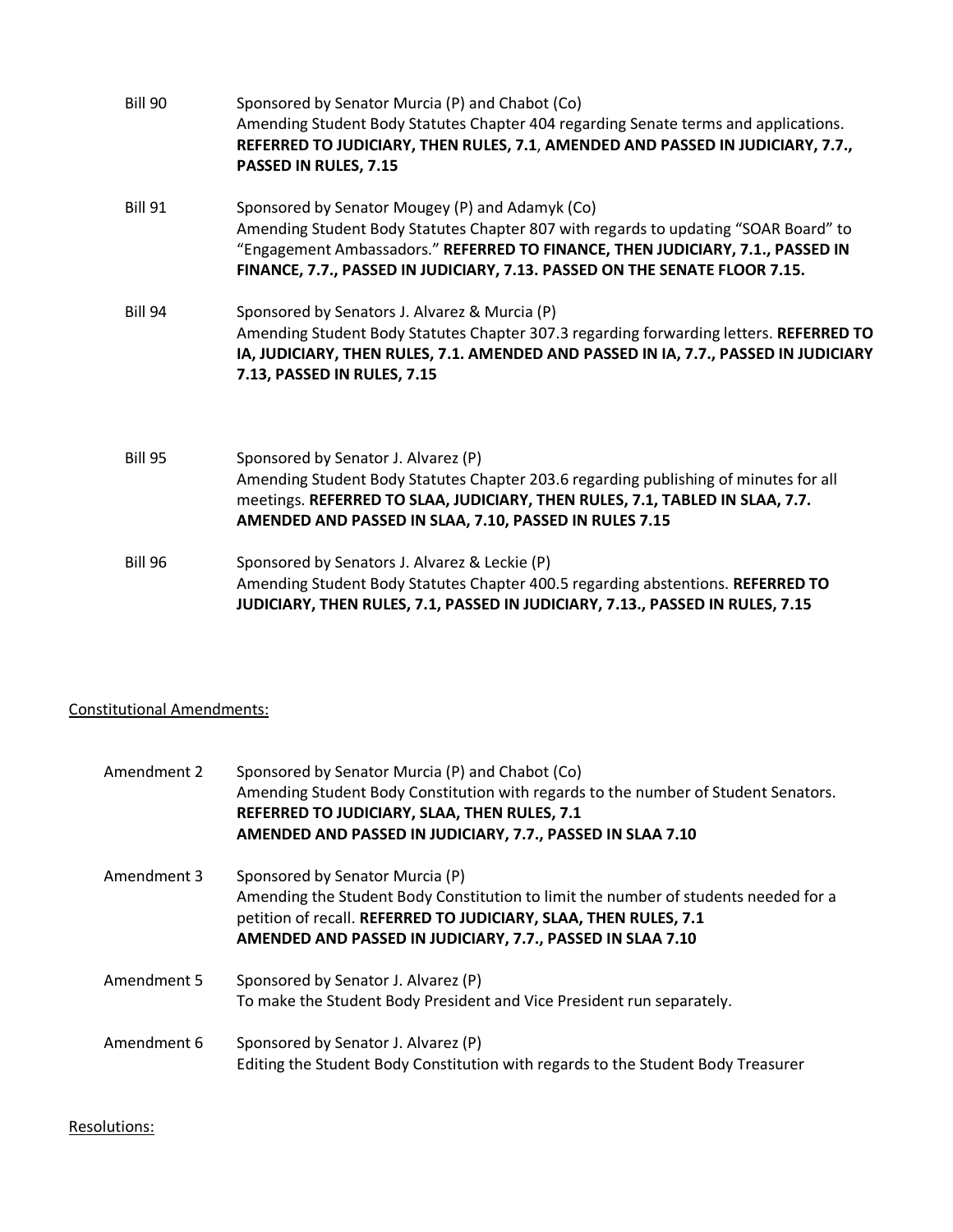Resolution 45 Sponsored by Senator Porter (P) Regarding the University's partnership with Honorlock. **Porter moves to place a resolution on the floor, seconded by Gnanam. REFERRED TO SLAA. PASSED IN SLAA, 6.1. REMANDED BACK TO SLAA, 7.1 (Porter/England). TABLED IN SLAA, 7.7., AMENDED & PASSED IN SLAA 7.13**

- Resolution 48 Sponsored by Senator Gnanam (P) and Bogle (Co) Commending the five years of education and service that Green Dot has provided FSU and encouraging members of the student body to go through Green Dot Training **REFERRED TO SLAA THEN RULES, 7.1. TABLED IN SLAA, 7.7., AMENDED AND PASSED IN SLAA 7.10, TABLED IN RULES, 7.15**
- Resolution 52 Sponsored by Senator Murcia (P) and Leckie (Co) Amending Student Senate Rules of Procedure 1.7 and 6.4 with regards to the Internal Affairs Committee. **REFERRED TO IA THEN RULES, 7.1, PASSED IN IA, 7.7., PASSED IN RULES, 7.8**
- Resolution 53 Sponsored by Senator Murcia (P) Amending Student Senate Rules of Procedure 10.17. **REFERRED TO RULES, 7.1, PASSED IN RULES, 7.8**
- Resolution 54 Sponsored by Murcia (P) and Chabot (Co) Amending Student Senate Rules of Procedure Rule 1 regarding the organizational meeting of the Senate. **REFERRED TO RULES, 7.1, PASSED IN RULES, 7.8**
- Resolution 55 Sponsored by Murcia (P) and Chabot (Co) Amending Student Senate Rules of Procedure Rule 1 with regards to attendance for Senate leadership decisions. **REFERRED TO RULES, 7.1, TABLED IN RULES, 7.15**
- Resolution 57 Sponsored by Senator Murcia Amending Student Senate Rules of Procedure 11.10 regarding pro/con debate. **REFERRED TO RULES, 7.1**
- Resolution 58 Sponsored by Senator J. Alvarez Amending Student Rules of Procedure 13.8 regarding Senator absences. **REFERRED TO RULES, 7.1**
- Resolution 60 Sponsored by Senators Waters, Garcia (P), A. Alvarez, J. Alvarez, Gabadage, Gonzalez, Medley-Neyra, Palacio, Tookes Advocating for the renaming of Doak Campbell Stadium to Charlie Ward Field. **REFERRED TO SLAA THEN RULES, 7.1. TABLED IN SLAA, 7.7., PASSED IN SLAA 7.13**
- Resolution 61 Sponsored by Senators Garcia, Waters (P), A. Alvarez, J. Alvarez, Gabadage, Gonzalez, Medly-Neyra, Palacio Advocating for the renaming of Suwannee room to Eva Killings Suwannee Room. **REFERRED TO SLAA THEN RULES, 7.1. TABLED IN SLAA, 7.7., AMENDED & PASSED IN SLAA 7.13**
- Resolution 62 Sponsored by Senators Leckie, Gonzalez (P), Waters, Garcia, Gabadage, Mougey, and Rudd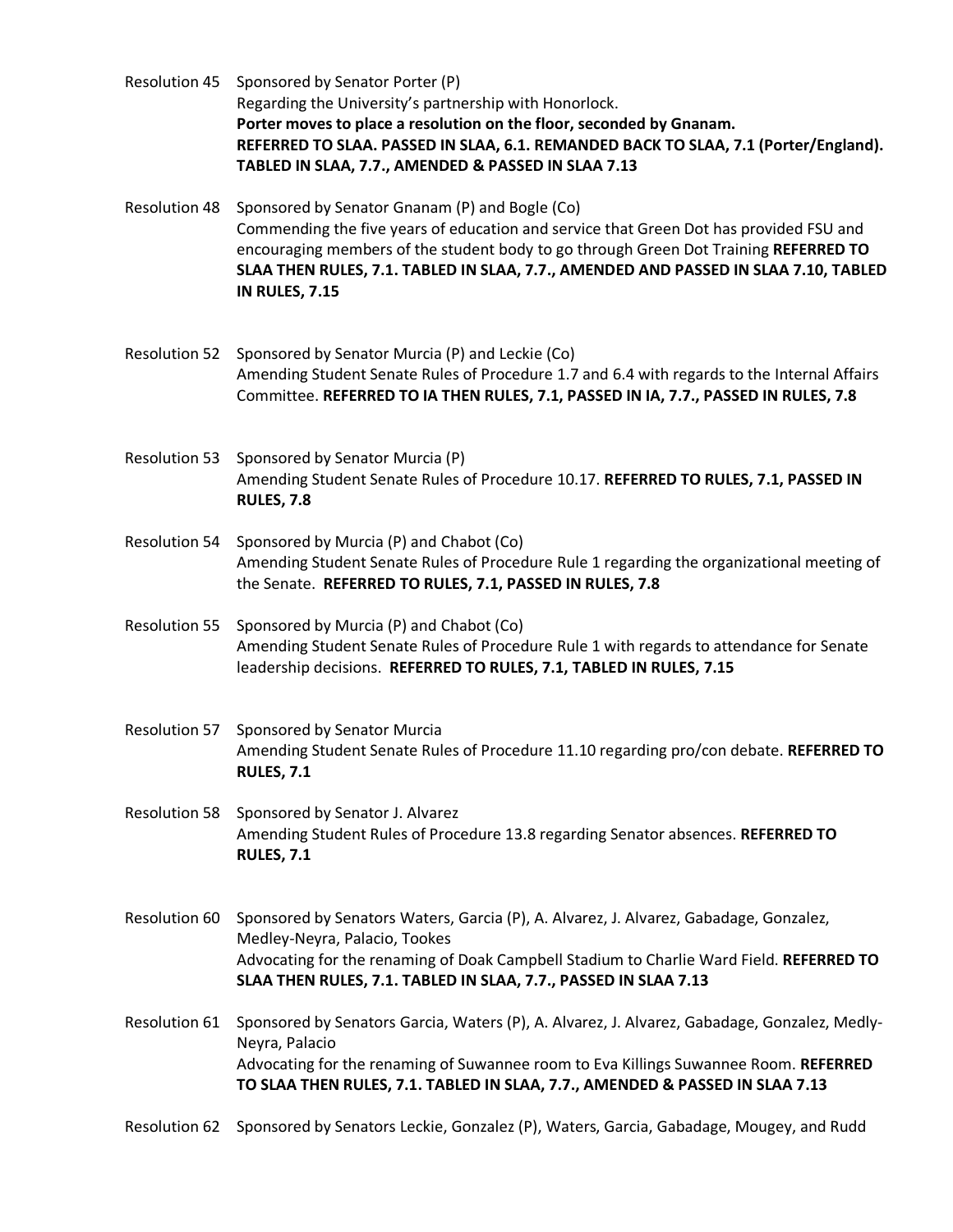Encouraging Florida State University to require the completion of a race and ethnicity credit before graduation. **REFERRED TO SLAA THEN RULES, 7.1. TABLED IN SLAA, 7.7.& 7.13, Withdrawn in SLAA**

Resolution 63 Sponsored by Chabot and J. Alvarez Urging the leadership of FSU ROTC to take means to remove any Battle Streamers related to the actions taken by Confederate military forces during the Civil War. **REFERRED TO SLAA THEN RULES, 7.1. TABLED IN SLAA, 7.7., PASSED IN SLAA 7.13**

- Resolution 65 Sponsored by Senator J. Alvarez (P), Leckie, Mrcia, Chabot, Gnanam, Hinks, and Wang (Co) Encouraging the University Administration to expand the means in which the Student Body is educated regarding Indigenous Nations and reach out to other nations that use the "Seminole" name. **REFERRED TO SLAA THEN RULES, 9.2.**
- Resolution 69 Sponsored by Wang (P), Bogle, Gnanam, & Hinks (Co) Amending Student Senate Rules of Procedure 5.12 regarding Ad Hoc Committees. **REFERRED TO RULES, 9.2.**
- Resolution 70 Sponsored by Senators Rudd and Stinson (P), Senators Adams, Chabot, Wang, Waters (Co) Urging for the renaming of BK Roberts Hall and SGA advocacy to do so. **REFERRED TO RIJ AD HOC THEN SLAA THEN RULES, 9.2.**

Resolution 73 Sponsored by Dean and Alvarez, Adams, Adamyk, Chabot, Cusnier, Daraldik, England, Gabadage, Garcia,Gonzalez, Hinks, Leckie, Little, Martin, Medley-Neyra, Mougey, Murcia, Murray, Rudd, Ryan, Sam, and Sojos (Co) Recognizing Dr. Danielle Acosta's dedication and service to the Student Senate and want to rename the "Senate Award for Excellence", be renamed the "Danielle Acosta Senate Award for Excellence" by a Bill. **REFERRED TO RULES, 9.2.**

- Resolution 74 Sponsored by Martin (P), Adams, Chabot, Dean, Gabadage, Gonzalez, and Murray (Co) Encouraging and acknowledging student leaders in the Student Senate, Executive Branch, and all other Student Government entities to focus on education and accountability to create an inclusive and productive environment at Florida State University. **REFERRED TO SLAA, 9.2., PASSED IN SLAA 9.8**
- Resolution 75 Sponsored by Chabot and Leckie (P) The Senate Judiciary Committee voted to establish a Senate Investigate Board pursuant to statute 406.Referred to rules and calendar **REFERRED TO RULES, 9.2.,**
- Resolution 76 Sponsored by Leckie and A. Gonzalez (P) Urges university to expand the Diversity Credit Requirement **REFERRED TO SLAA, 9.2., PASSED IN SLAA 9.8**
- Resolution 77 Sponsored by Harmon Remembers the FSU students who passed during the 19-20 school year **REFERRED TO SLAA, 9.2., PASSED IN SLAA 9.8**
- Resolution 78 Sponsored by Sojos